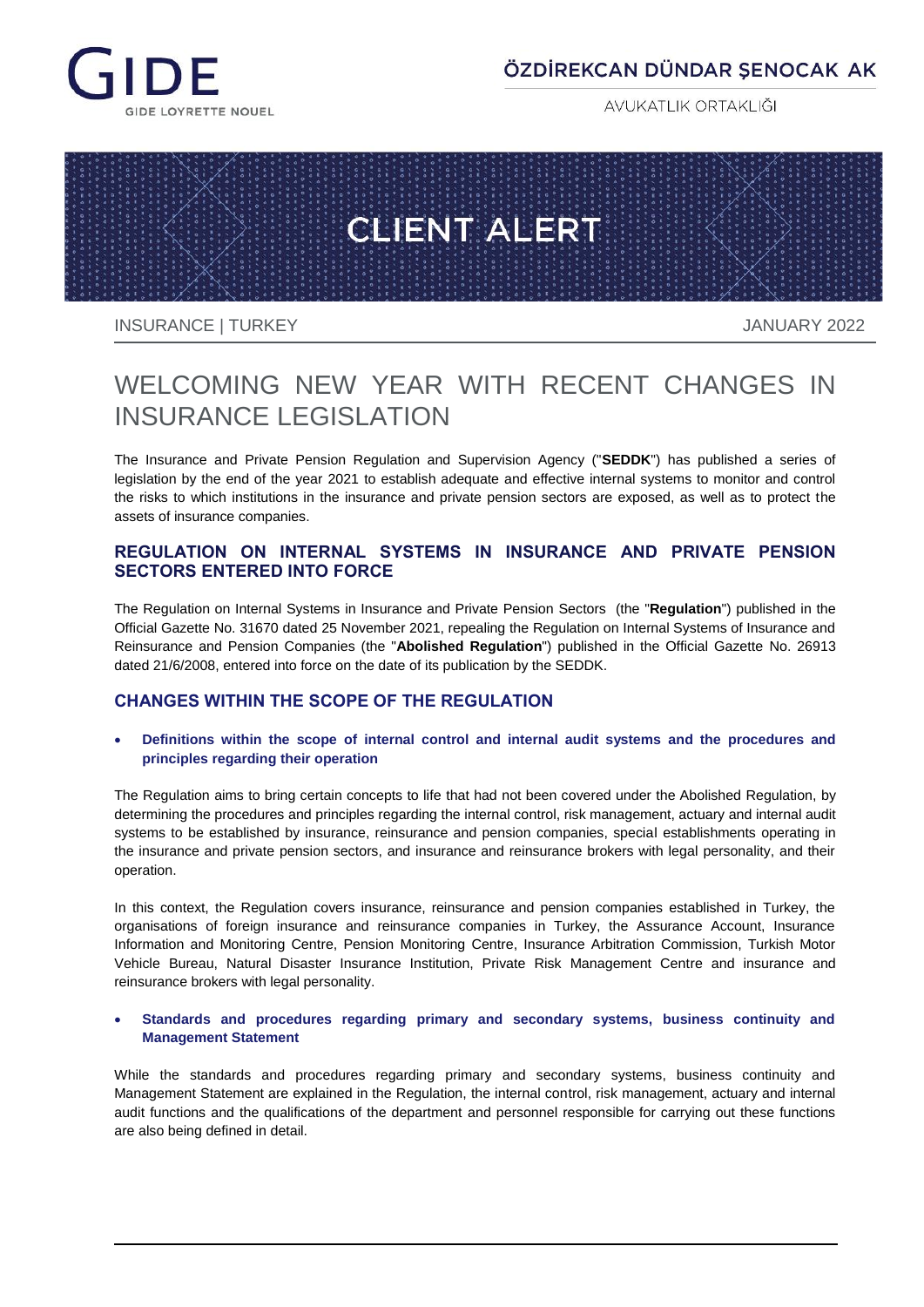### INSURANCE | TURKEY DECEMBER 2021

#### **Obligation of Board of Directors to establish, operate and develop an internal system through an audit committee**

The Regulation states that the Board of Directors will perform its obligation to establish, operate and develop an internal system through an audit committee consisting of two members of the board of directors who do not have executive duties and meet the criteria set out in article 6 of the Regulation. The Board of Directors is also obliged to present to the independent auditor the management statement, giving assurance about the company's internal systems regarding the related audit period. In addition, the Regulation determines the duties of the members of the Audit Committee regarding the functions related to the internal systems, which used to be classified as Internal Audit in the Abolished Regulation. It should also be noted that, within the scope of the exception set out in Article 13 of the Regulation, special establishments, insurance and reinsurance brokers with legal personality are not obliged to establish an audit committee.

#### **Obligation to carry out general information system control**

Another change within the scope of the legislation is the obligation to carry out general information system control regarding the activities related to information system and management, and control the processes of these activities in accordance with the information and communication security guide published by the Presidency's Digital Transformation Office or the Control Targets for Information Technologies (COBIT).

#### **Obligation to establish an actuary department affiliated to the audit committee**

The Regulation imposes the obligation to establish an actuary department administratively and functionally affiliated to the audit committee in order to fulfil the "actuary functions" newly introduced by the Regulation, to follow up the company practices related to these duties and to make regular reports to the senior management and related departments in order to take remedial measures where necessary. The purpose of the actuary department is to fulfil the actuary function and thus provide assurance to the SEDDK regarding the investment risk for investments made under the general pricing policy of the institution, the actuary adequacy of reinsurance agreements, the financial situation of the institution, the reliability and adequacy of technical provisions, asset and liability risk management, and insurance policies. According to Article 4(4) of the Regulation, the Natural Disaster Insurance Institution, Special Risks Management Centre and Turkish Motor Vehicles Bureau are obliged to establish an actuary department and function in addition to the departments and functions defined in the Regulation. Special establishments that are not obliged to establish an actuary department and insurance and reinsurance brokers with legal personality are required to carry out these activities in accordance with the provisions of the Regulation if they operate the actuary function or establish an actuary department.

Pursuant to Article 48 of the Regulation, internal control, risk management, actuary and internal audit functions can be outsourced in the event the internal systems departments are not enable to provide such services, provided that said internal systems departments are structured within the organisation, necessary personnel are employed and work plans are prepared by the relevant departments.

#### **Reporting duty of the Board of Directors to the SEDDK as regards internal control and internal audit**

Article 54 of the Regulation details the reports that must be prepared by the board of directors and submitted to the SEDDK within the scope of the internal control function, risk management function, actuary function and internal audit function. With the exception of information in the nature of trade secrets and taking into account the issues regarding the protection of personal data, companies and special establishments must officially publish the reports indicated in paragraph 2 of Article 55 of the Regulation, in a way that can be easily accessed by the public. The temporary article of the Regulation explains that the first reporting will be made for the activities carried out in January-March 2023 and that reporting is not required for activities carried out before this date.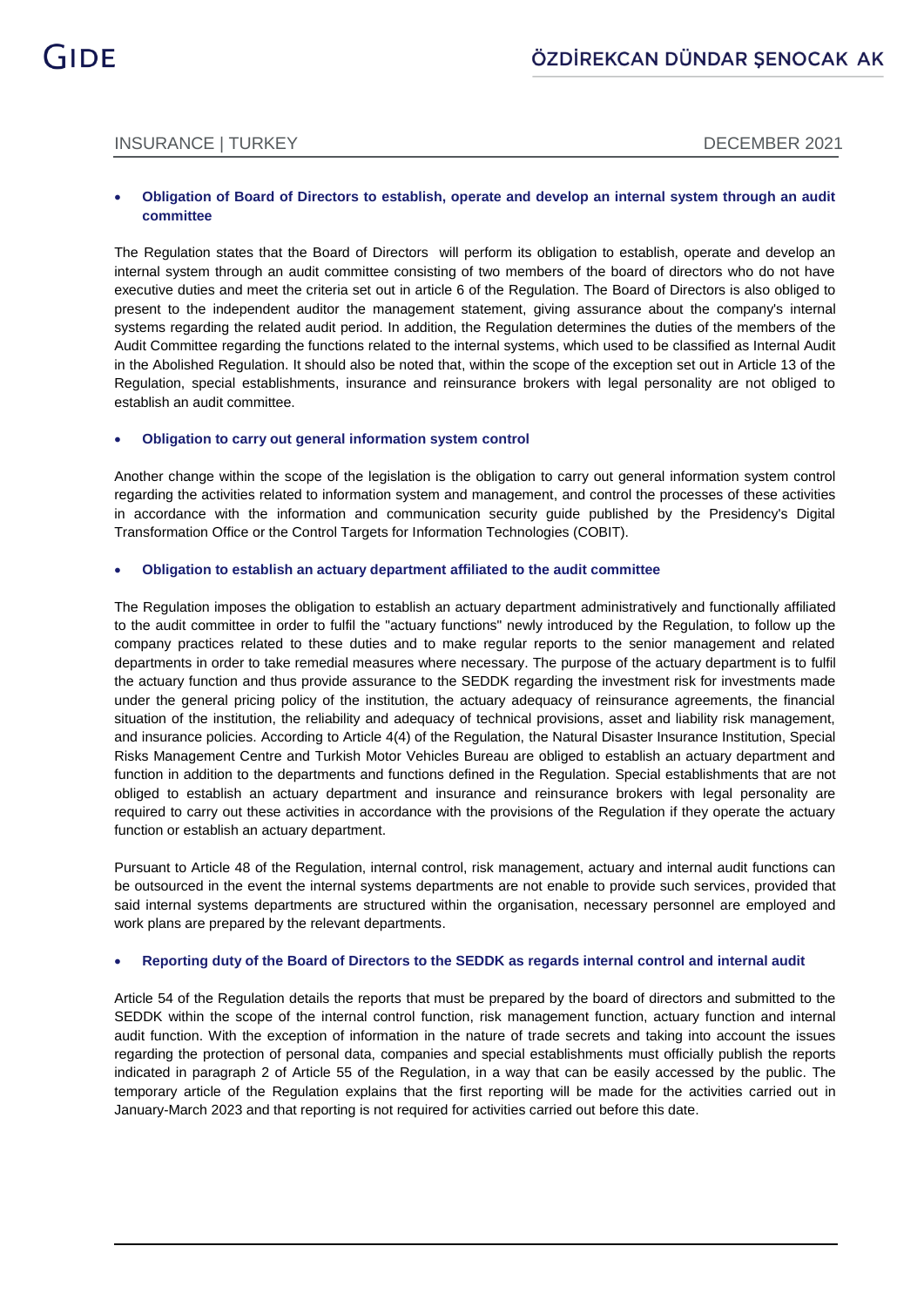### INSURANCE | TURKEY DECEMBER 2021

#### **Aim of the Regulation**

The SEDDK's statement on the new Regulation indicates that the management understanding of the sector will be strengthened, the institutional competencies and the quality of the service offered to the insured will be increased, and accordingly, the sector practices will be harmonised with the Insurance Core Principles (ICP), and standards relative to the institutionalism and transparency of the European Union Solvency 2 standards will be complied with.

Notwithstanding, the control mechanisms in the primary and secondary systems, which are the building blocks of the internal system, combined with the new definitions and concepts established by the Regulation, in which the segregation of duties is prioritised, will help the establishments within the scope of the Regulation to resolve their internal systems and audit functions more quickly and effectively without conflicts of interest.

### **OTHER DEVELOPMENTS IN THE INSURANCE LEGISLATION**

In addition to the amendments made by the Regulation, SEDDK aims to describe the regulatory framework of insurance legislation with circulars focusing on more technical issues, such as reimbursement mechanisms in life insurance, minimum capital amounts expected for insurance branches, and the capital adequacy level determined for 2022 in insurance companies:

### **Reimbursement of a portion of life insurance expenses and brokerage commission , with a term of more than 1 year**

The Turkish Commercial Code No. 6102 states that insurance contracts that have been in force for at least one year and whose premiums have been paid for one year can be terminated by the policyholder at any time. In line with this regulation and clause (a) of the 8th paragraph of the Regulation on Technical Reserves of Insurance, Reinsurance and Pension Companies and Assets to be Invested in These Reserves that stipulates the expenses to be taken into account in the actuarial mathematical reserve calculation, new Circular No. 2021/23 and dated 26 November 2021 will be effective as of 1 April 2022. It states that, in the event of early termination of life insurance with a contract term of more than one year, the portion of expenses and brokerage commission (production expense) amounts included in the tariff premium must be returned to the policyholder. In this context, in life insurance with a term of more than one year in connection with individual loans, the return calculation should be made on the basis that the portion of expenses and brokerage commission (production expense) amounts included in the tariff premium belong to the entire insurance period.

### **Changes in minimum capital amounts for insurance branches**

In addition, in Circular No. 2021/24 that abolished Circular No. 2020/9 and dated 9 October 2020 determining the new minimum establishment capital amounts, SEDDK updated the minimum capital amounts stipulated for insurance companies that have completed the establishment procedures and requested a license (including insurance companies and reinsurance companies and each insurance branch requested in addition to the base share capital) and published it in the annex of the Circular. Accordingly, the base share capital was set as 36,576,000 TL (approx. 2.35M EUR), similarly for life and non-life companies.